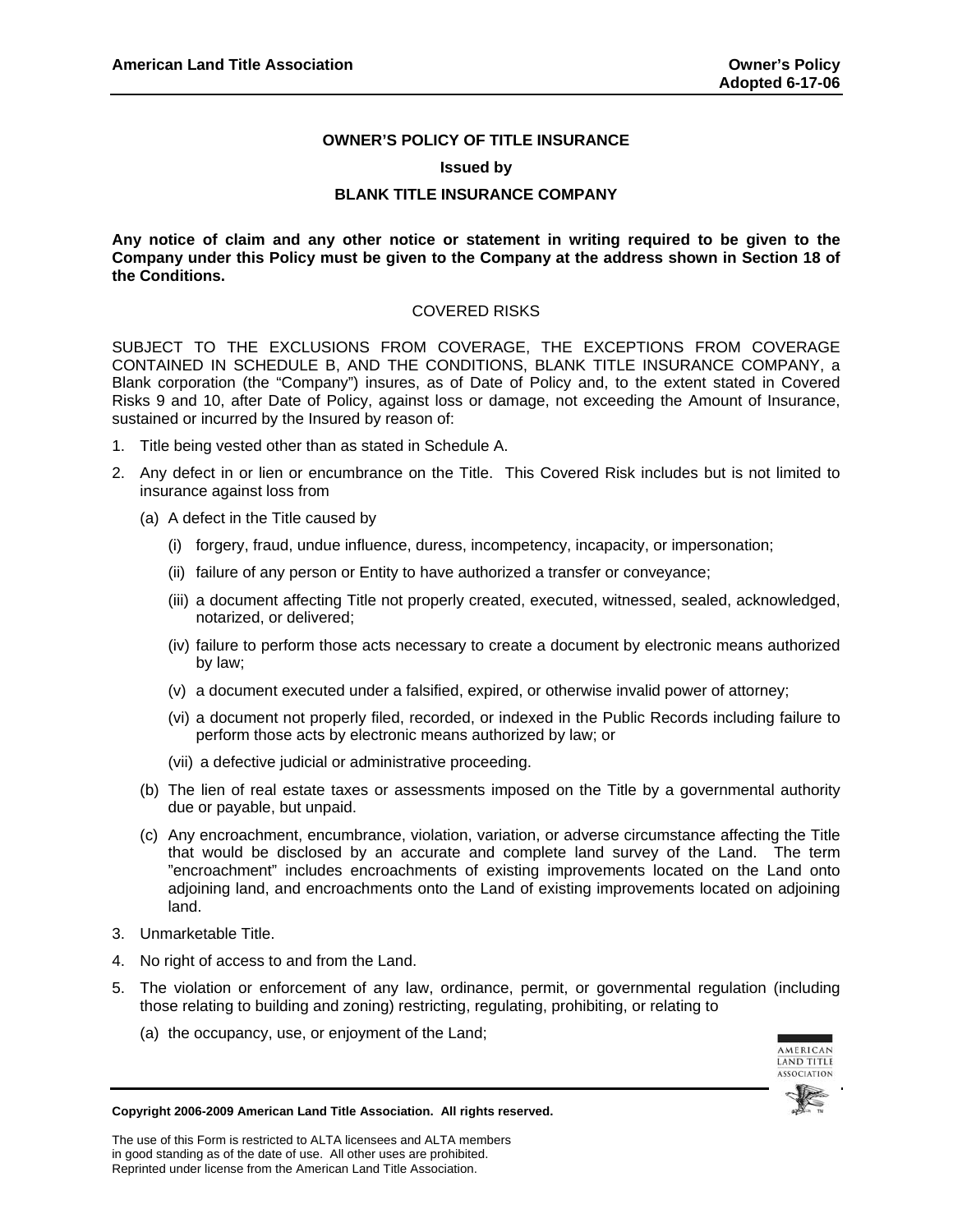- (b) the character, dimensions, or location of any improvement erected on the Land;
- (c) the subdivision of land; or
- (d) environmental protection

if a notice, describing any part of the Land, is recorded in the Public Records setting forth the violation or intention to enforce, but only to the extent of the violation or enforcement referred to in that notice.

- 6. An enforcement action based on the exercise of a governmental police power not covered by Covered Risk 5 if a notice of the enforcement action, describing any part of the Land, is recorded in the Public Records, but only to the extent of the enforcement referred to in that notice.
- 7. The exercise of the rights of eminent domain if a notice of the exercise, describing any part of the Land, is recorded in the Public Records.
- 8. Any taking by a governmental body that has occurred and is binding on the rights of a purchaser for value without Knowledge.
- 9. Title being vested other than as stated in Schedule A or being defective
	- (a) as a result of the avoidance in whole or in part, or from a court order providing an alternative remedy, of a transfer of all or any part of the title to or any interest in the Land occurring prior to the transaction vesting Title as shown in Schedule A because that prior transfer constituted a fraudulent or preferential transfer under federal bankruptcy, state insolvency, or similar creditors' rights laws; or
	- (b) because the instrument of transfer vesting Title as shown in Schedule A constitutes a preferential transfer under federal bankruptcy, state insolvency, or similar creditors' rights laws by reason of the failure of its recording in the Public Records
		- (i) to be timely, or
		- (ii) to impart notice of its existence to a purchaser for value or to a judgment or lien creditor.
- 10. Any defect in or lien or encumbrance on the Title or other matter included in Covered Risks 1 through 9 that has been created or attached or has been filed or recorded in the Public Records subsequent to Date of Policy and prior to the recording of the deed or other instrument of transfer in the Public Records that vests Title as shown in Schedule A.

The Company will also pay the costs, attorneys' fees, and expenses incurred in defense of any matter insured against by this Policy, but only to the extent provided in the Conditions.

[Witness clause optional]

# **BLANK TITLE INSURANCE COMPANY**

BY: PRESIDENT

BY: SECRETARY

AMERICAN LAND TITLE **ASSOCIATION** 



**Copyright 2006-2009 American Land Title Association. All rights reserved.**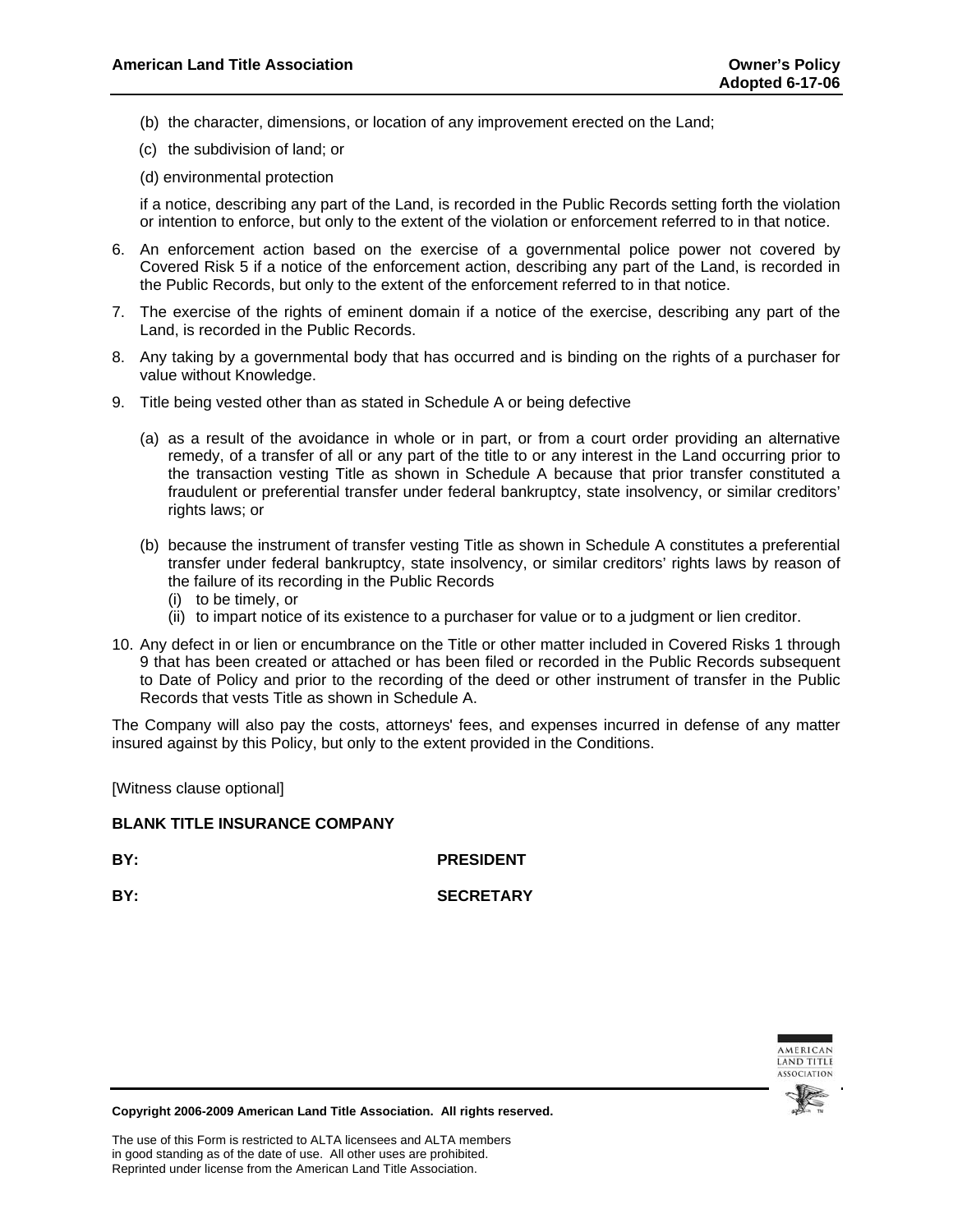# **EXCLUSIONS FROM COVERAGE**

The following matters are expressly excluded from the coverage of this policy, and the Company will not pay loss or damage, costs, attorneys' fees, or expenses that arise by reason of:

- 1. (a) Any law, ordinance, permit, or governmental regulation (including those relating to building and zoning) restricting, regulating, prohibiting, or relating to
	- (i) the occupancy, use, or enjoyment of the Land;
	- (ii) the character, dimensions, or location of any improvement erected on the Land;
	- (iii) the subdivision of land; or
	- (iv) environmental protection;

or the effect of any violation of these laws, ordinances, or governmental regulations. This Exclusion 1(a) does not modify or limit the coverage provided under Covered Risk 5.

- (b) Any governmental police power. This Exclusion 1(b) does not modify or limit the coverage provided under Covered Risk 6.
- 2. Rights of eminent domain. This Exclusion does not modify or limit the coverage provided under Covered Risk 7 or 8.
- 3. Defects, liens, encumbrances, adverse claims, or other matters
	- (a) created, suffered, assumed, or agreed to by the Insured Claimant;
	- (b) not Known to the Company, not recorded in the Public Records at Date of Policy, but Known to the Insured Claimant and not disclosed in writing to the Company by the Insured Claimant prior to the date the Insured Claimant became an Insured under this policy;
	- (c) resulting in no loss or damage to the Insured Claimant;
	- (d) attaching or created subsequent to Date of Policy (however, this does not modify or limit the coverage provided under Covered Risk 9 and 10); or
	- (e) resulting in loss or damage that would not have been sustained if the Insured Claimant had paid value for the Title.
- 4. Any claim, by reason of the operation of federal bankruptcy, state insolvency, or similar creditors' rights laws, that the transaction vesting the Title as shown in Schedule A, is
	- (a) a fraudulent conveyance or fraudulent transfer; or
	- (b) a preferential transfer for any reason not stated in Covered Risk 9 of this policy.
- 5. Any lien on the Title for real estate taxes or assessments imposed by governmental authority and created or attaching between Date of Policy and the date of recording of the deed or other instrument of transfer in the Public Records that vests Title as shown in Schedule A.





**Copyright 2006-2009 American Land Title Association. All rights reserved.**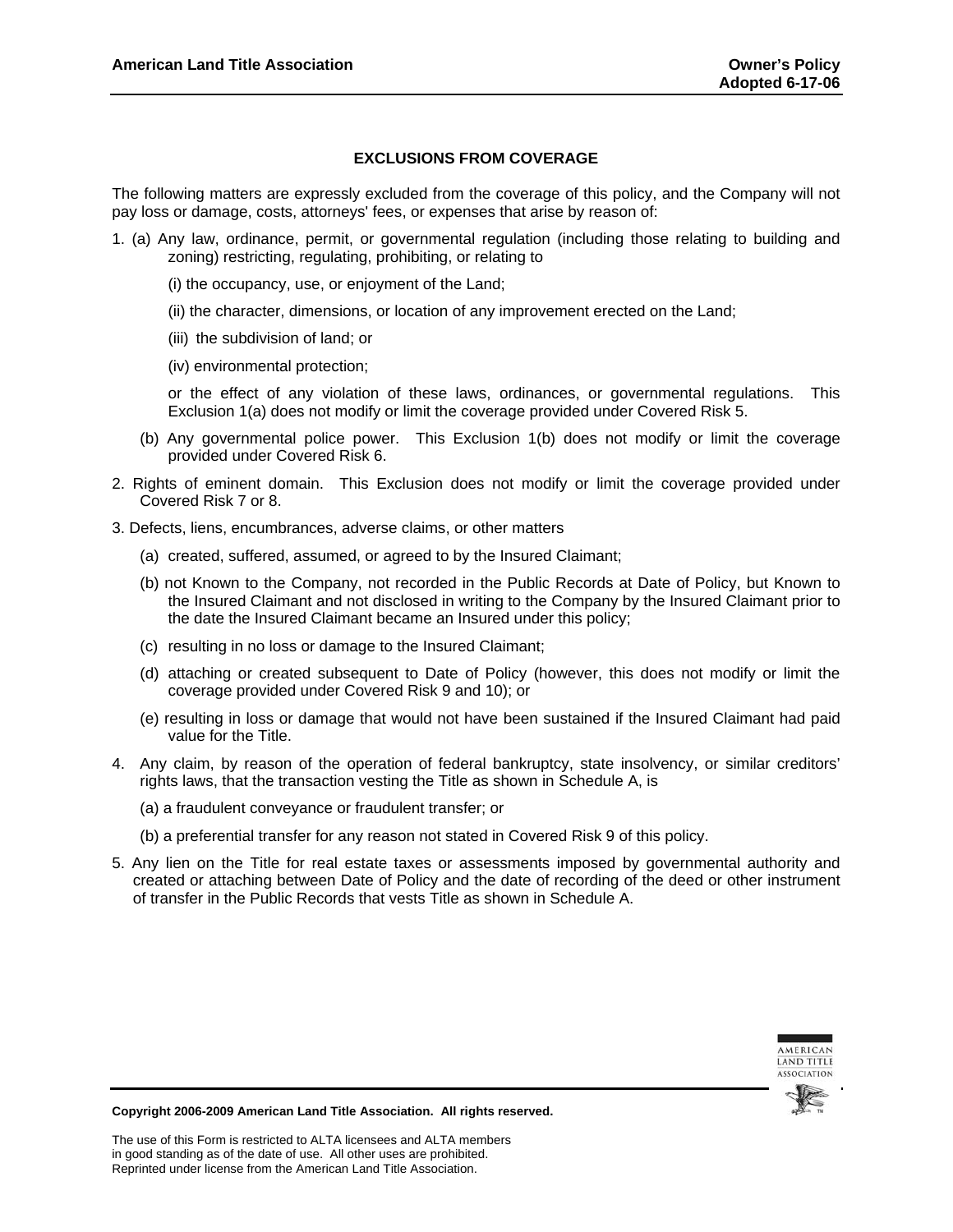# SCHEDULE A

Name and Address of Title Insurance Company:

[File No.: ] Policy No.: Address Reference: Amount of Insurance: \$ [Premium: \$ ]<br>Date of Policy: [at a.m./p.m.] Date of Policy:

1. Name of Insured:

2. The estate or interest in the Land that is insured by this policy is:

3. Title is vested in:

4. The Land referred to in this policy is described as follows:





**Copyright 2006-2009 American Land Title Association. All rights reserved.**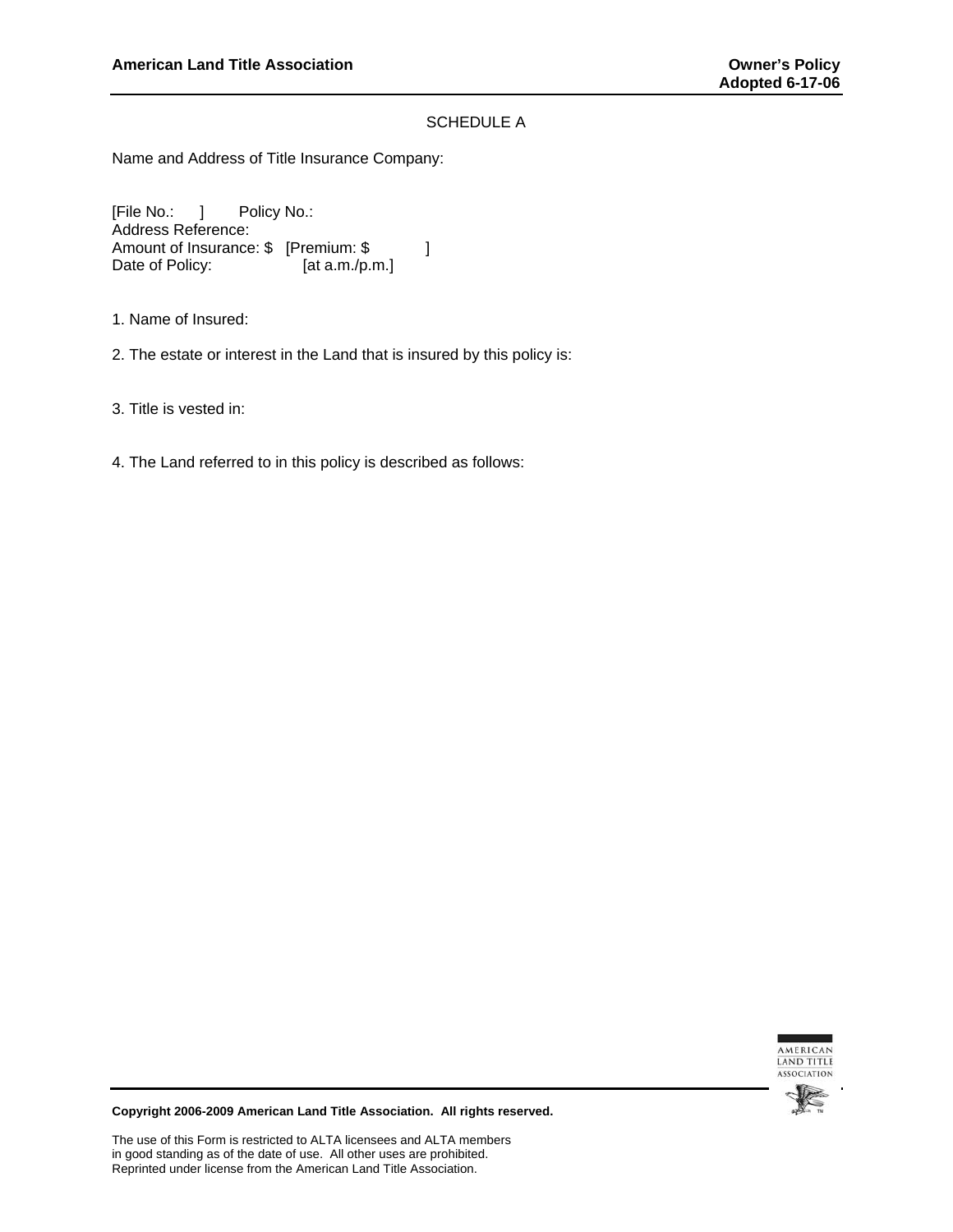# SCHEDULE B [File No. ] Policy No. EXCEPTIONS FROM COVERAGE

This policy does not insure against loss or damage, and the Company will not pay costs, attorneys' fees, or expenses that arise by reason of:

- 1. [Policy may include regional exceptions if so desired by the issuing Company.]
- 2. [Variable exceptions such as taxes, easements, CC&R's, etc., shown here]



**Copyright 2006-2009 American Land Title Association. All rights reserved.**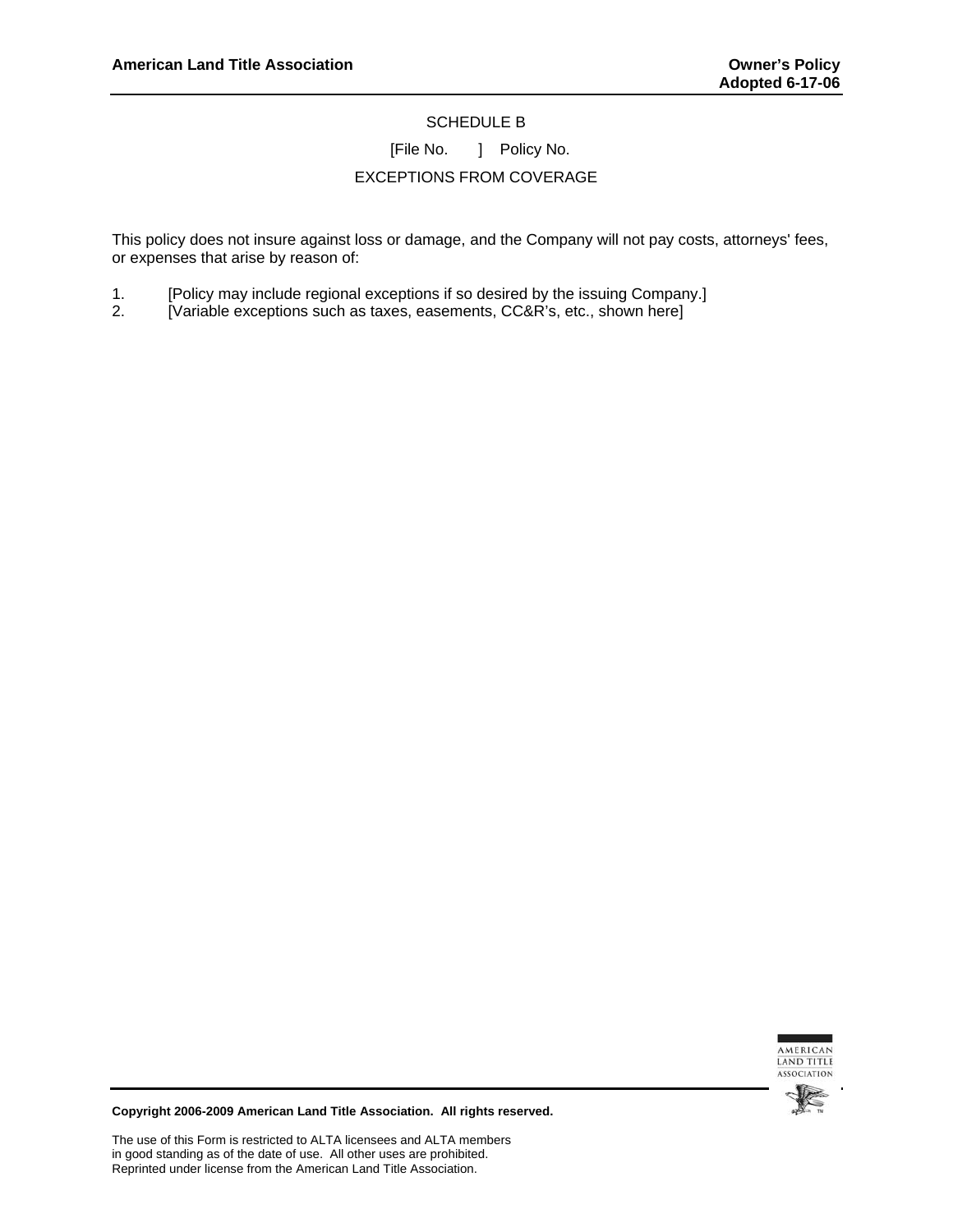# CONDITIONS

#### **1. DEFINITION OF TERMS**

The following terms when used in this policy mean:

- (a) "Amount of Insurance": The amount stated in Schedule A, as may be increased or decreased by endorsement to this policy, increased by Section 8(b), or decreased by Sections 10 and 11 of these Conditions.
- (b) "Date of Policy": The date designated as "Date of Policy" in Schedule A.
- (c) "Entity": A corporation, partnership, trust, limited liability company, or other similar legal entity.
- (d) "Insured": The Insured named in Schedule A.
	- (i) the term "Insured" also includes
		- (A) successors to the Title of the Insured by operation of law as distinguished from purchase, including heirs, devisees, survivors, personal representatives, or next of kin;
		- (B) successors to an Insured by dissolution, merger, consolidation, distribution, or reorganization;
		- (C) successors to an Insured by its conversion to another kind of Entity;
		- (D) a grantee of an Insured under a deed delivered without payment of actual valuable consideration conveying the Title
			- (1) if the stock, shares, memberships, or other equity interests of the grantee are wholly-owned by the named Insured,
			- (2) if the grantee wholly owns the named Insured,
			- (3) if the grantee is wholly-owned by an affiliated Entity of the named Insured, provided the affiliated Entity and the named Insured are both wholly-owned by the same person or Entity, or
			- (4) if the grantee is a trustee or beneficiary of a trust created by a written instrument established by the Insured named in Schedule A for estate planning purposes.
	- (ii) with regard to (A), (B), (C), and (D) reserving, however, all rights and defenses as to any successor that the Company would have had against any predecessor Insured.
- (e) "Insured Claimant": An Insured claiming loss or damage.
- (f) "Knowledge" or "Known": Actual knowledge, not constructive knowledge or notice that may be imputed to an Insured by reason of the Public Records or any other records that impart constructive notice of matters affecting the Title.
- (g) "Land": The land described in Schedule A, and affixed improvements that by law constitute real property. The term "Land" does not include any property beyond the lines of the area described in Schedule A, nor any right, title, interest, estate, or easement in abutting streets, roads, avenues, alleys, lanes, ways, or waterways, but this does not modify or limit the extent that a right of access to and from the Land is insured by this policy.
- (h) "Mortgage": Mortgage, deed of trust, trust deed, or other security instrument, including one evidenced by electronic means authorized by law.
- (i) "Public Records": Records established under state statutes at Date of Policy for the purpose of imparting constructive notice of matters relating to real property to purchasers for value and without Knowledge. With respect to Covered Risk 5(d), "Public Records"



**Copyright 2006-2009 American Land Title Association. All rights reserved.**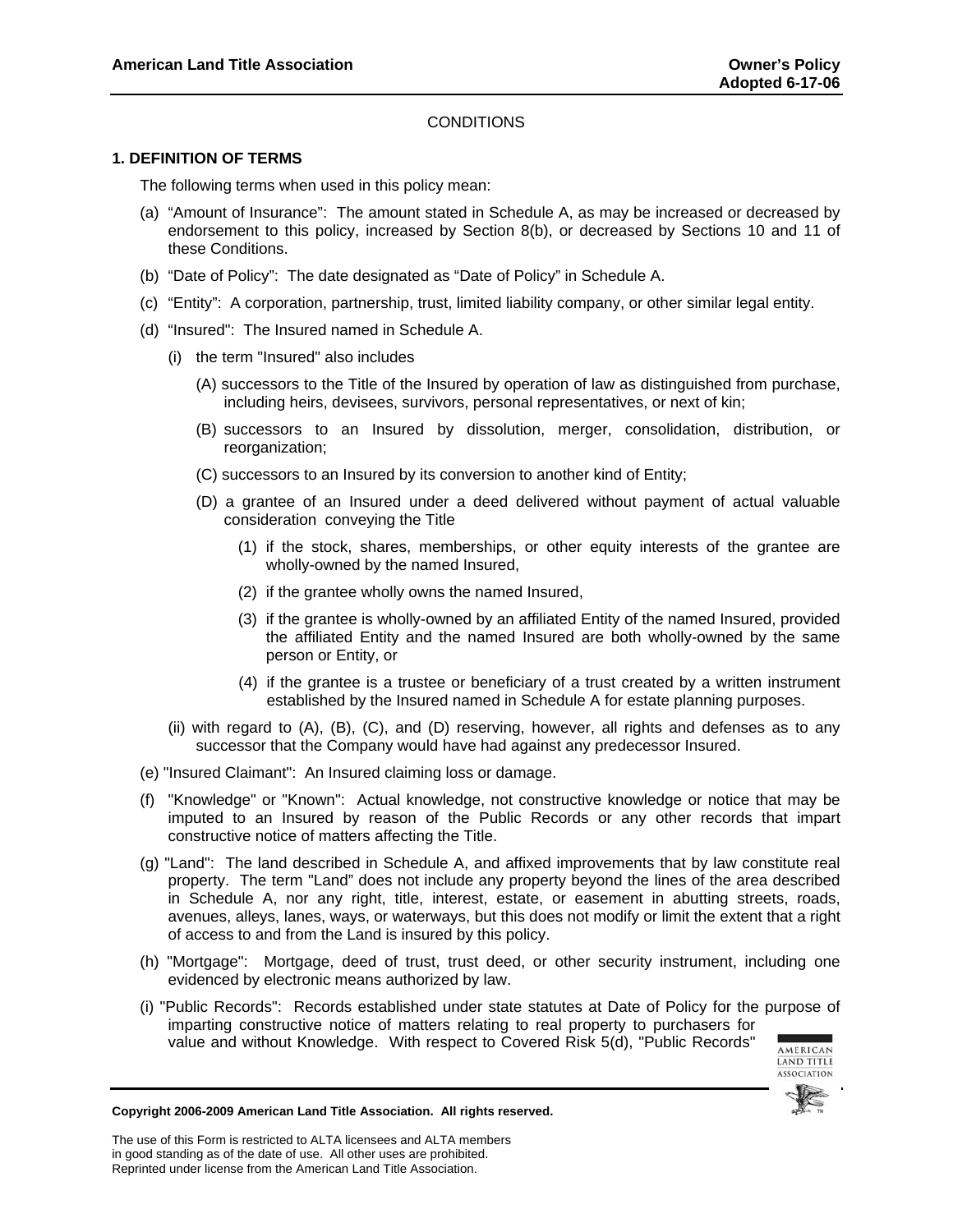shall also include environmental protection liens filed in the records of the clerk of the United States District Court for the district where the Land is located.

- (j) "Title": The estate or interest described in Schedule A.
- (k) "Unmarketable Title": Title affected by an alleged or apparent matter that would permit a prospective purchaser or lessee of the Title or lender on the Title to be released from the obligation to purchase, lease, or lend if there is a contractual condition requiring the delivery of marketable title.

# **2. CONTINUATION OF INSURANCE**

The coverage of this policy shall continue in force as of Date of Policy in favor of an Insured, but only so long as the Insured retains an estate or interest in the Land, or holds an obligation secured by a purchase money Mortgage given by a purchaser from the Insured, or only so long as the Insured shall have liability by reason of warranties in any transfer or conveyance of the Title. This policy shall not continue in force in favor of any purchaser from the Insured of either (i) an estate or interest in the Land, or (ii) an obligation secured by a purchase money Mortgage given to the Insured.

# **3. NOTICE OF CLAIM TO BE GIVEN BY INSURED CLAIMANT**

The Insured shall notify the Company promptly in writing (i) in case of any litigation as set forth in Section 5(a) of these Conditions, (ii) in case Knowledge shall come to an Insured hereunder of any claim of title or interest that is adverse to the Title, as insured, and that might cause loss or damage for which the Company may be liable by virtue of this policy, or (iii) if the Title, as insured, is rejected as Unmarketable Title. If the Company is prejudiced by the failure of the Insured Claimant to provide prompt notice, the Company's liability to the Insured Claimant under the policy shall be reduced to the extent of the prejudice.

# **4. PROOF OF LOSS**

In the event the Company is unable to determine the amount of loss or damage, the Company may, at its option, require as a condition of payment that the Insured Claimant furnish a signed proof of loss. The proof of loss must describe the defect, lien, encumbrance, or other matter insured against by this policy that constitutes the basis of loss or damage and shall state, to the extent possible, the basis of calculating the amount of the loss or damage.

# **5. DEFENSE AND PROSECUTION OF ACTIONS**

 (a) Upon written request by the Insured, and subject to the options contained in Section 7 of these Conditions, the Company, at its own cost and without unreasonable delay, shall provide for the defense of an Insured in litigation in which any third party asserts a claim covered by this policy adverse to the Insured. This obligation is limited to only those stated causes of action alleging matters insured against by this policy. The Company shall have the right to select counsel of its choice (subject to the right of the Insured to object for reasonable cause) to represent the Insured as to those stated causes of action. It shall not be liable for and will not pay the fees of any other counsel. The Company will not pay any fees, costs, or expenses incurred by the Insured in the defense of those causes of action that allege matters not insured against by this policy.

(b) The Company shall have the right, in addition to the options contained in Section 7 of these Conditions, at its own cost, to institute and prosecute any action or proceeding or to do any other act that in its opinion may be necessary or desirable to establish the AMERICAN



**Copyright 2006-2009 American Land Title Association. All rights reserved.**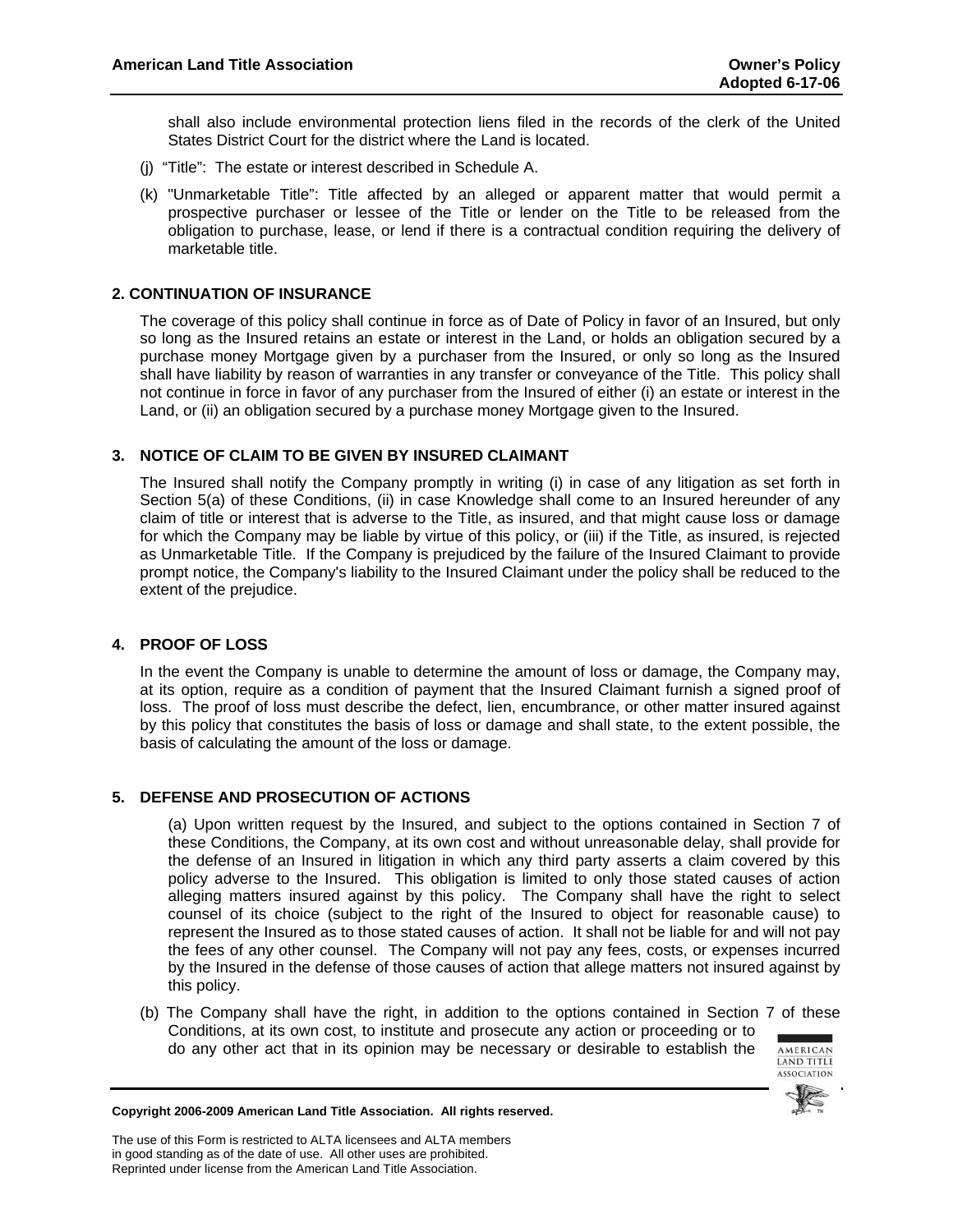Title, as insured, or to prevent or reduce loss or damage to the Insured. The Company may take any appropriate action under the terms of this policy, whether or not it shall be liable to the Insured. The exercise of these rights shall not be an admission of liability or waiver of any provision of this policy. If the Company exercises its rights under this subsection, it must do so diligently.

(c) Whenever the Company brings an action or asserts a defense as required or permitted by this policy, the Company may pursue the litigation to a final determination by a court of competent jurisdiction, and it expressly reserves the right, in its sole discretion, to appeal any adverse judgment or order.

# **6. DUTY OF INSURED CLAIMANT TO COOPERATE**

- (a) In all cases where this policy permits or requires the Company to prosecute or provide for the defense of any action or proceeding and any appeals, the Insured shall secure to the Company the right to so prosecute or provide defense in the action or proceeding, including the right to use, at its option, the name of the Insured for this purpose. Whenever requested by the Company, the Insured, at the Company's expense, shall give the Company all reasonable aid (i) in securing evidence, obtaining witnesses, prosecuting or defending the action or proceeding, or effecting settlement, and (ii) in any other lawful act that in the opinion of the Company may be necessary or desirable to establish the Title or any other matter as insured. If the Company is prejudiced by the failure of the Insured to furnish the required cooperation, the Company's obligations to the Insured under the policy shall terminate, including any liability or obligation to defend, prosecute, or continue any litigation, with regard to the matter or matters requiring such cooperation.
- (b) The Company may reasonably require the Insured Claimant to submit to examination under oath by any authorized representative of the Company and to produce for examination, inspection, and copying, at such reasonable times and places as may be designated by the authorized representative of the Company, all records, in whatever medium maintained, including books, ledgers, checks, memoranda, correspondence, reports, e-mails, disks, tapes, and videos whether bearing a date before or after Date of Policy, that reasonably pertain to the loss or damage. Further, if requested by any authorized representative of the Company, the Insured Claimant shall grant its permission, in writing, for any authorized representative of the Company to examine, inspect, and copy all of these records in the custody or control of a third party that reasonably pertain to the loss or damage. All information designated as confidential by the Insured Claimant provided to the Company pursuant to this Section shall not be disclosed to others unless, in the reasonable judgment of the Company, it is necessary in the administration of the claim. Failure of the Insured Claimant to submit for examination under oath, produce any reasonably requested information, or grant permission to secure reasonably necessary information from third parties as required in this subsection, unless prohibited by law or governmental regulation, shall terminate any liability of the Company under this policy as to that claim.

# **7. OPTIONS TO PAY OR OTHERWISE SETTLE CLAIMS; TERMINATION OF LIABILITY**

In case of a claim under this policy, the Company shall have the following additional options:

(a) To Pay or Tender Payment of the Amount of Insurance.

To pay or tender payment of the Amount of Insurance under this policy together with any costs, attorneys' fees, and expenses incurred by the Insured Claimant that were authorized by the Company up to the time of payment or tender of payment and that the Company is obligated to pay.

Upon the exercise by the Company of this option, all liability and obligations of the



**Copyright 2006-2009 American Land Title Association. All rights reserved.**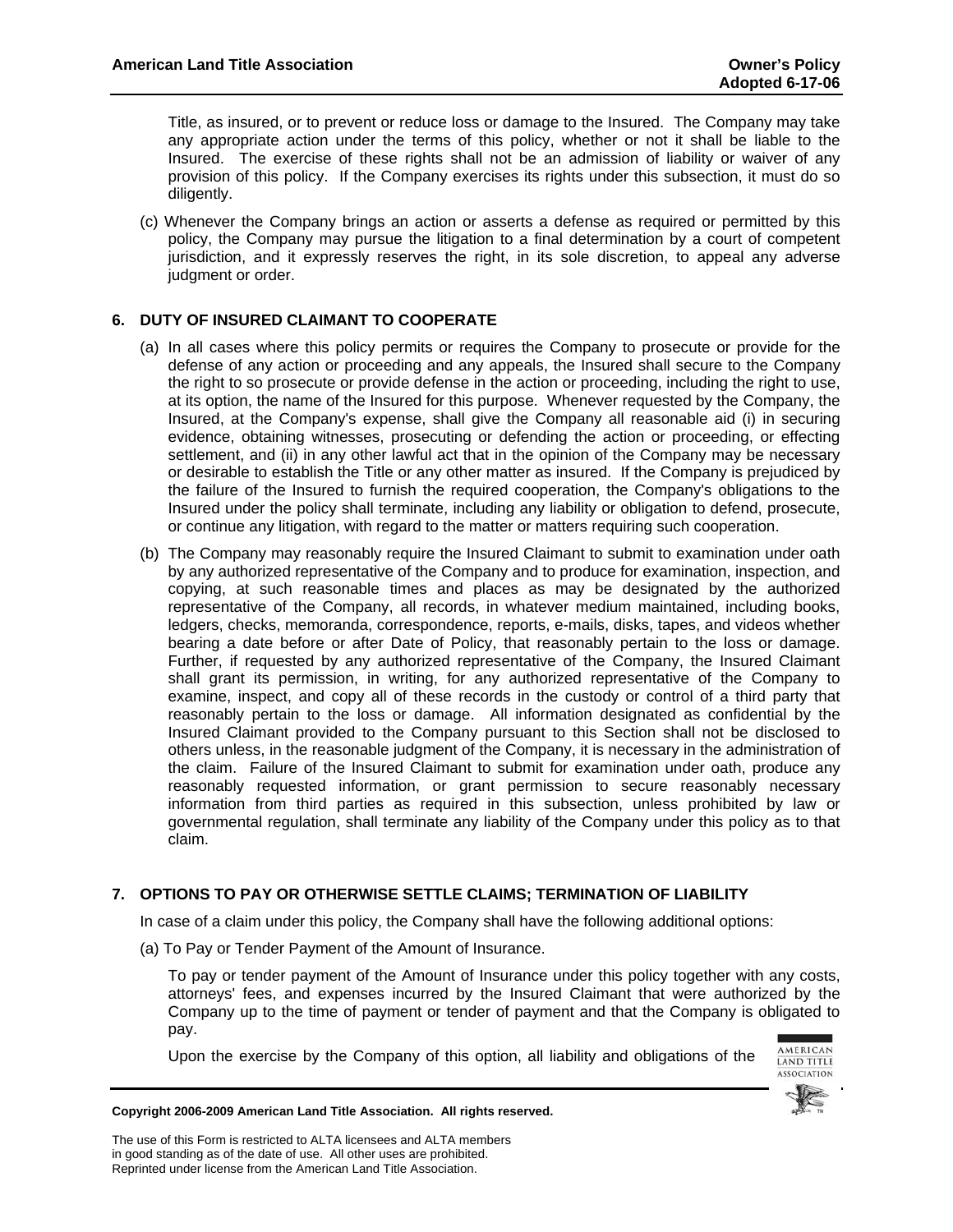Company to the Insured under this policy, other than to make the payment required in this subsection, shall terminate, including any liability or obligation to defend, prosecute, or continue any litigation.

- (b) To Pay or Otherwise Settle With Parties Other Than the Insured or With the Insured Claimant.
	- (i) to pay or otherwise settle with other parties for or in the name of an Insured Claimant any claim insured against under this policy. In addition, the Company will pay any costs, attorneys' fees, and expenses incurred by the Insured Claimant that were authorized by the Company up to the time of payment and that the Company is obligated to pay; or
	- (ii) to pay or otherwise settle with the Insured Claimant the loss or damage provided for under this policy, together with any costs, attorneys' fees, and expenses incurred by the Insured Claimant that were authorized by the Company up to the time of payment and that the Company is obligated to pay.

Upon the exercise by the Company of either of the options provided for in subsections (b)(i) or (ii), the Company's obligations to the Insured under this policy for the claimed loss or damage, other than the payments required to be made, shall terminate, including any liability or obligation to defend, prosecute, or continue any litigation.

# **8. DETERMINATION AND EXTENT OF LIABILITY**

This policy is a contract of indemnity against actual monetary loss or damage sustained or incurred by the Insured Claimant who has suffered loss or damage by reason of matters insured against by this policy.

- (a) The extent of liability of the Company for loss or damage under this policy shall not exceed the lesser of
	- (i) the Amount of Insurance; or
	- (ii) the difference between the value of the Title as insured and the value of the Title subject to the risk insured against by this policy.
- (b) If the Company pursues its rights under Section 5 of these Conditions and is unsuccessful in establishing the Title, as insured,
	- (i) the Amount of Insurance shall be increased by 10%, and
	- (ii) the Insured Claimant shall have the right to have the loss or damage determined either as of the date the claim was made by the Insured Claimant or as of the date it is settled and paid.
- (c) In addition to the extent of liability under (a) and (b), the Company will also pay those costs, attorneys' fees, and expenses incurred in accordance with Sections 5 and 7 of these Conditions.

# **9. LIMITATION OF LIABILITY**

- (a) If the Company establishes the Title, or removes the alleged defect, lien, or encumbrance, or cures the lack of a right of access to or from the Land, or cures the claim of Unmarketable Title, all as insured, in a reasonably diligent manner by any method, including litigation and the completion of any appeals, it shall have fully performed its obligations with respect to that matter and shall not be liable for any loss or damage caused to the Insured.
- (b) In the event of any litigation, including litigation by the Company or with the Company's consent, the Company shall have no liability for loss or damage until there has been a final determination by a court of competent jurisdiction, and disposition of all appeals,



**Copyright 2006-2009 American Land Title Association. All rights reserved.**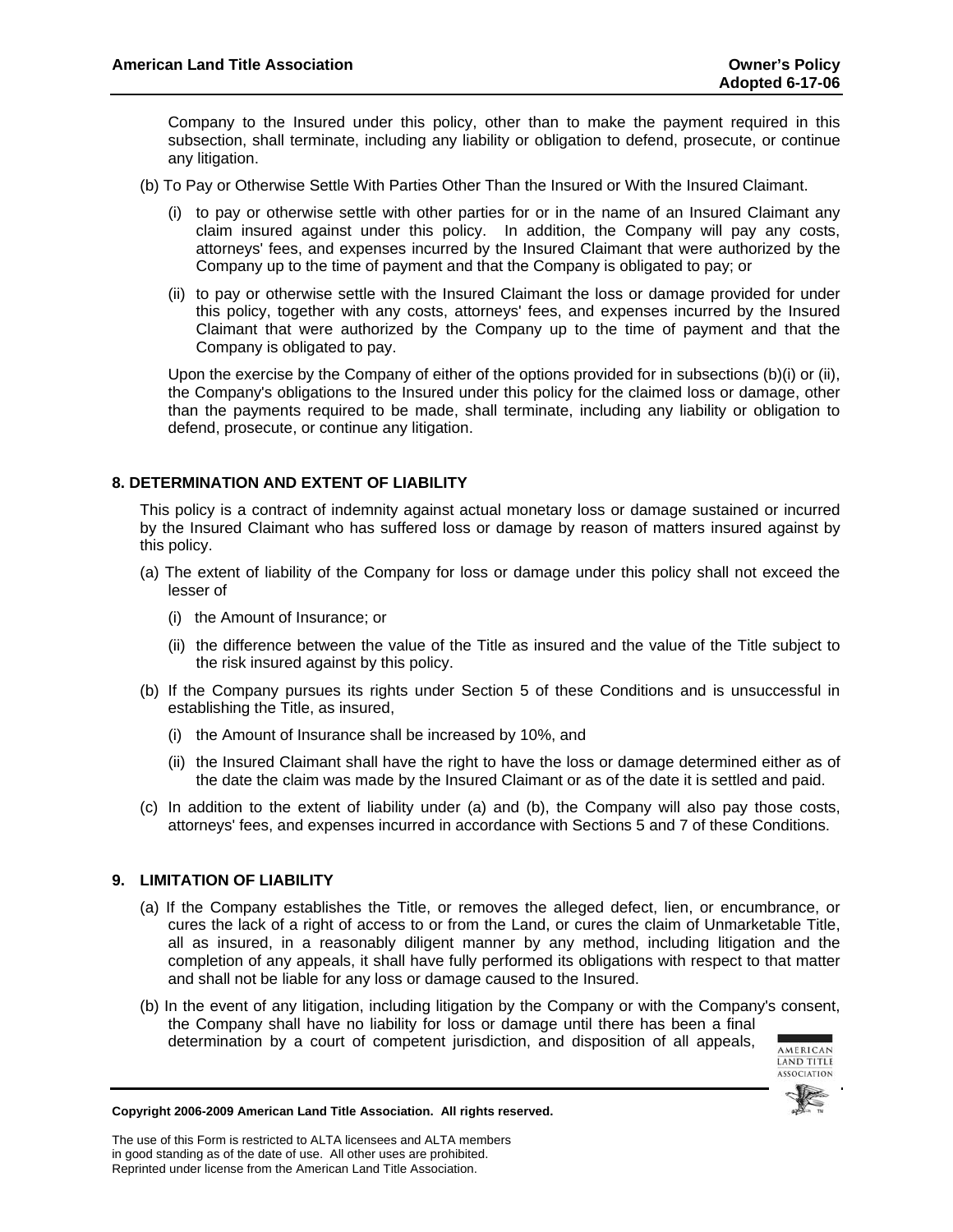adverse to the Title, as insured.

(c) The Company shall not be liable for loss or damage to the Insured for liability voluntarily assumed by the Insured in settling any claim or suit without the prior written consent of the Company.

# **10. REDUCTION OF INSURANCE; REDUCTION OR TERMINATION OF LIABILITY**

All payments under this policy, except payments made for costs, attorneys' fees, and expenses, shall reduce the Amount of Insurance by the amount of the payment.

#### **11. LIABILITY NONCUMULATIVE**

The Amount of Insurance shall be reduced by any amount the Company pays under any policy insuring a Mortgage to which exception is taken in Schedule B or to which the Insured has agreed, assumed, or taken subject, or which is executed by an Insured after Date of Policy and which is a charge or lien on the Title, and the amount so paid shall be deemed a payment to the Insured under this policy.

# **12. PAYMENT OF LOSS**

When liability and the extent of loss or damage have been definitely fixed in accordance with these Conditions, the payment shall be made within 30 days.

# **13. RIGHTS OF RECOVERY UPON PAYMENT OR SETTLEMENT**

(a) Whenever the Company shall have settled and paid a claim under this policy, it shall be subrogated and entitled to the rights of the Insured Claimant in the Title and all other rights and remedies in respect to the claim that the Insured Claimant has against any person or property, to the extent of the amount of any loss, costs, attorneys' fees, and expenses paid by the Company. If requested by the Company, the Insured Claimant shall execute documents to evidence the transfer to the Company of these rights and remedies. The Insured Claimant shall permit the Company to sue, compromise, or settle in the name of the Insured Claimant and to use the name of the Insured Claimant in any transaction or litigation involving these rights and remedies.

If a payment on account of a claim does not fully cover the loss of the Insured Claimant, the Company shall defer the exercise of its right to recover until after the Insured Claimant shall have recovered its loss.

(b) The Company's right of subrogation includes the rights of the Insured to indemnities, guaranties, other policies of insurance, or bonds, notwithstanding any terms or conditions contained in those instruments that address subrogation rights.

# **14. ARBITRATION**

Either the Company or the Insured may demand that the claim or controversy shall be submitted to arbitration pursuant to the Title Insurance Arbitration Rules of the American Land Title Association ("Rules"). Except as provided in the Rules, there shall be no joinder or consolidation with claims or controversies of other persons. Arbitrable matters may include, but are not limited to, any controversy or claim between the Company and the Insured arising out of or relating to this policy, any service in connection with its issuance or the breach of a policy provision, or to any other controversy or claim arising out of the transaction giving rise to this policy. All arbitrable

matters when the Amount of Insurance is \$2,000,000 or less shall be arbitrated at the



**Copyright 2006-2009 American Land Title Association. All rights reserved.**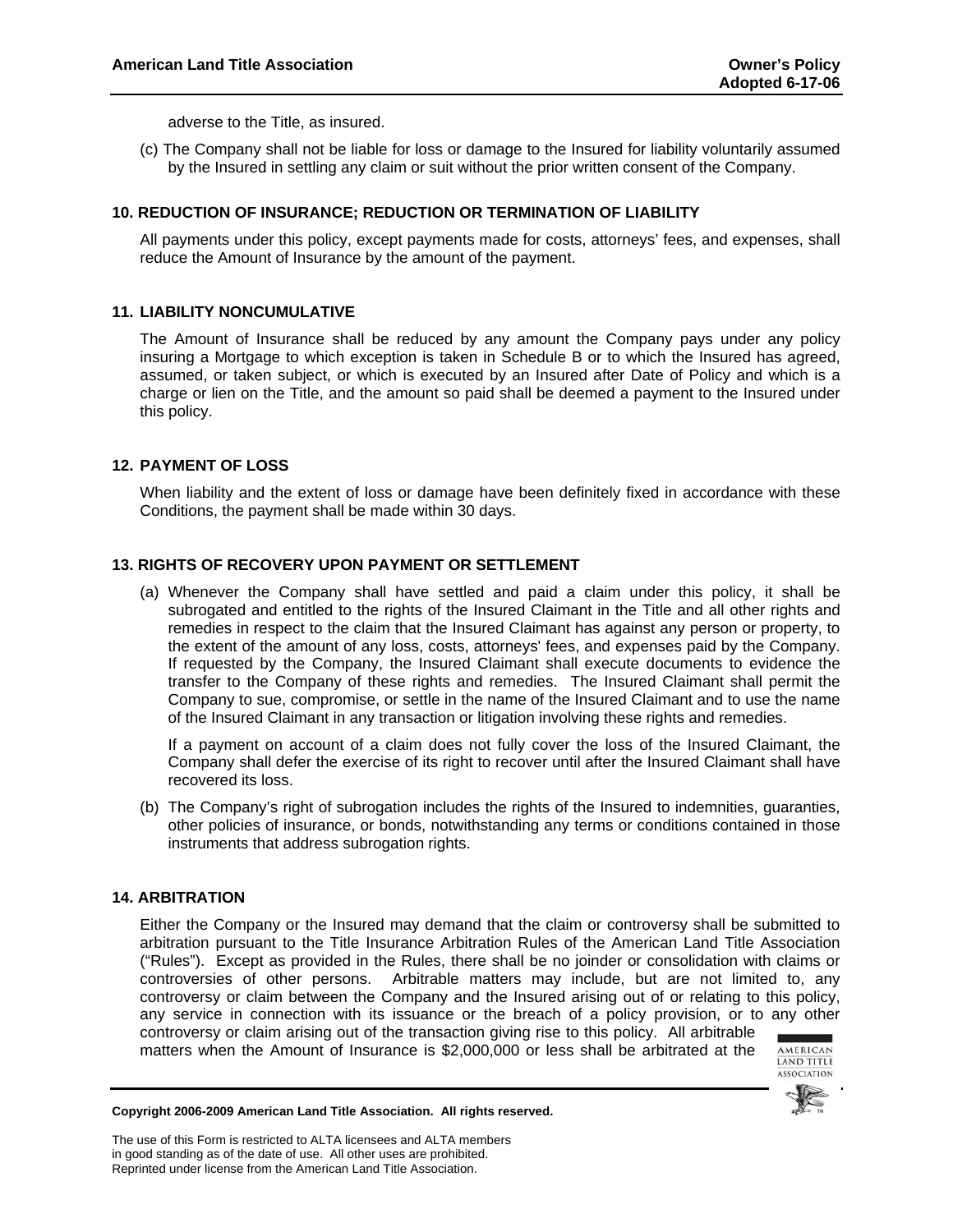option of either the Company or the Insured. All arbitrable matters when the Amount of Insurance is in excess of \$2,000,000 shall be arbitrated only when agreed to by both the Company and the Insured. Arbitration pursuant to this policy and under the Rules shall be binding upon the parties. Judgment upon the award rendered by the Arbitrator(s) may be entered in any court of competent jurisdiction.

# **15. LIABILITY LIMITED TO THIS POLICY; POLICY ENTIRE CONTRACT**

- (a) This policy together with all endorsements, if any, attached to it by the Company is the entire policy and contract between the Insured and the Company. In interpreting any provision of this policy, this policy shall be construed as a whole.
- (b) Any claim of loss or damage that arises out of the status of the Title or by any action asserting such claim shall be restricted to this policy.
- (c) Any amendment of or endorsement to this policy must be in writing and authenticated by an authorized person, or expressly incorporated by Schedule A of this policy.
- (d) Each endorsement to this policy issued at any time is made a part of this policy and is subject to all of its terms and provisions. Except as the endorsement expressly states, it does not (i) modify any of the terms and provisions of the policy, (ii) modify any prior endorsement, (iii) extend the Date of Policy, or (iv) increase the Amount of Insurance.

# **16. SEVERABILITY**

In the event any provision of this policy, in whole or in part, is held invalid or unenforceable under applicable law, the policy shall be deemed not to include that provision or such part held to be invalid, but all other provisions shall remain in full force and effect.

# **17. CHOICE OF LAW; FORUM**

(a) Choice of Law: The Insured acknowledges the Company has underwritten the risks covered by this policy and determined the premium charged therefor in reliance upon the law affecting interests in real property and applicable to the interpretation, rights, remedies, or enforcement of policies of title insurance of the jurisdiction where the Land is located.

Therefore, the court or an arbitrator shall apply the law of the jurisdiction where the Land is located to determine the validity of claims against the Title that are adverse to the Insured and to interpret and enforce the terms of this policy. In neither case shall the court or arbitrator apply its conflicts of law principles to determine the applicable law.

(b) Choice of Forum: Any litigation or other proceeding brought by the Insured against the Company must be filed only in a state or federal court within the United States of America or its territories having appropriate jurisdiction.

# **18. NOTICES, WHERE SENT**

Any notice of claim and any other notice or statement in writing required to be given to the Company under this policy must be given to the Company at [fill in].





**Copyright 2006-2009 American Land Title Association. All rights reserved.**